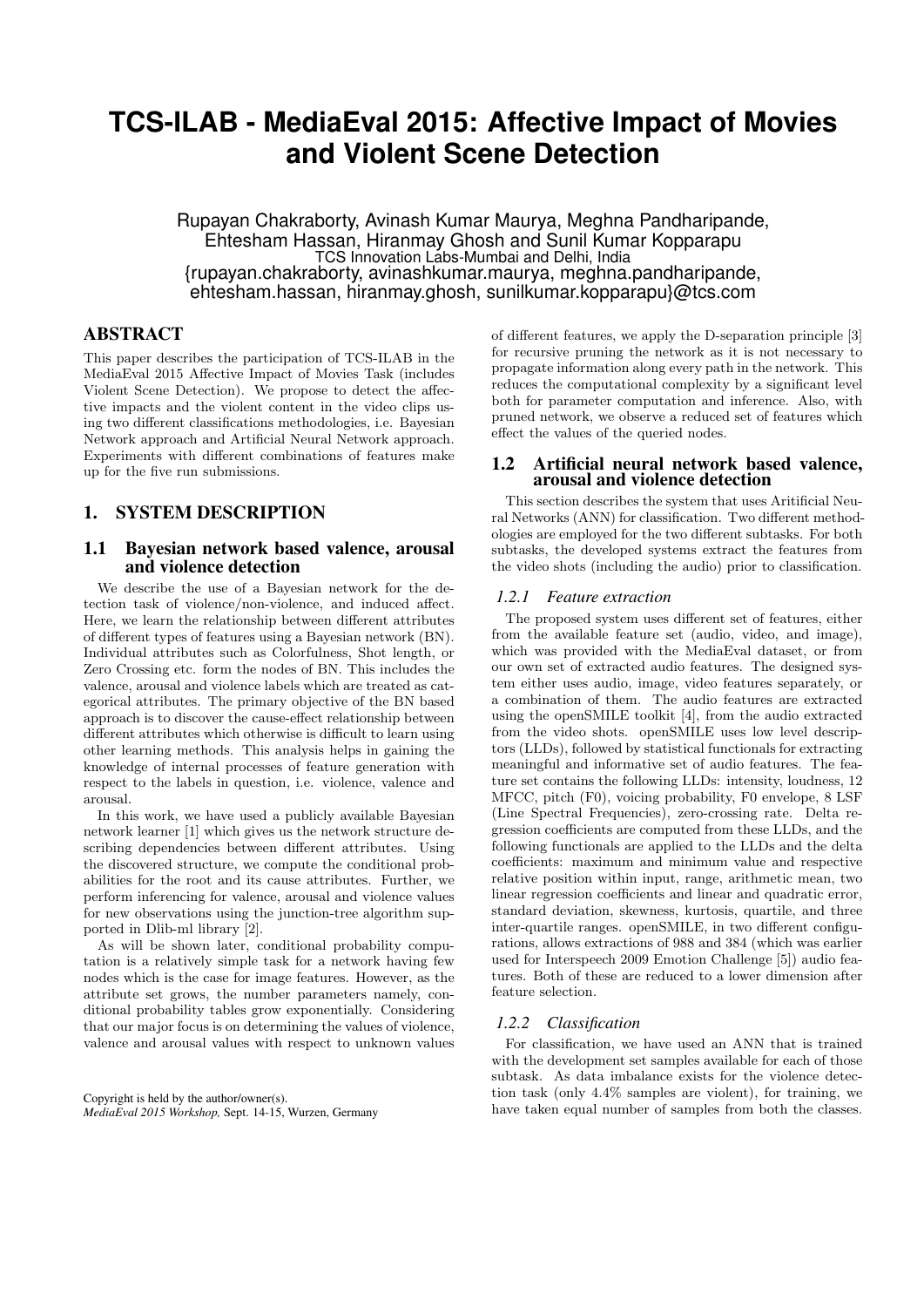

Figure 1: Pruned Bayesian Networks.



Table 1: MediaEval 2015 results on test set

|      | Affective impact (accuracies in $\%$ ) |                | Violence detection (MAP) |
|------|----------------------------------------|----------------|--------------------------|
|      | valence impact                         | arousal impact | violence                 |
| run1 | 35.66                                  | 44.99          | 0.0638                   |
| run2 | 34.27                                  | 43.88          | 0.0638                   |
| run3 | 33.89                                  | 45.29          | 0.0459                   |
| run4 | 29.79                                  | 48.95          | 0.0419                   |
| run5 | 33.37                                  | 43.97          | 0.0553                   |

The configurations of five submitted runs  $(run1-run5)$  are the same for the two different subtasks. The first two run submissions (run1 and run2) are based on BN, third and fourth (run3 and run4) are based on ANN. The run5 results are obtained using random guess, based on the distribution of the samples in the development set. In run1, we have created a BN with all features (image, video and audio) by merging the networks learned individually using image features, video features and audio features respectively on the complete development data. In run2, a BN is created without audio features by merging the networks learned individually using image and video features on the complete development data. In run3 for the violence detection subtask, 19 different ANNs with openSMILE paralinguistic audio features (13 dimensional after feature selection) are trained. In run4 for the violent subtask, we have trained 19 different ANNs with 5 different set of features (41 dimensional MediaEval features, 20 dimensional audio MediaEval features, openSMILE audio features (7 dimensional after feature selection), openSMILE paralinguistic audio features (13 dimensional), and combination of openSMILE audio and MediaEval video and image features). So, we have trained 19∗5 = 95 ANNs. The best five ANN classifiers are selected while working on the development set. The development set is partitioned into 80% and 20% for training and testing, respectively. For the affective impact task, run3 and run4, we have trained several ANNs, each with a different feature set.

Table 1 shows the results with the metric proposed in MediaEval 2015 [6]. The best result (i.e. 48.95% accuracy) of affective impact detection is obtained with run4 for arousal detection that combines the best five neural networks for five different feature sets. And the best result (0.0638 of MAP) for violence detection is obtained in run2 that uses a BN.

Figure 2: Pruned Bayesian Network with combined features.

Therefore, we have multiple ANNs, each of them is trained with different set of data. While testing, the test sample is fed to all ANNs, and then the scores from all ANNs outputs are summed using an add rule of combination and the class that has maximum score is declared winner alogwith a confidence score. Moreover, while working with the test dataset, the above mentioned framework is used with different feature sets. For combining the output of ANNs, two different methodologies are adopted. In the first, all the scores are added using an add rule before deciding on the detected class. In the second, the best neural network (selection based on development set) is used for each feature set. Finally, the scores from all the best networks are summed and the decision is made on the maximum score.

## 2. EXPERIMENTS

The BN network is learned using only the features provided with the MediaEval's 2015 development set [6] [7]. As given, the violence, valence, and arousal are categorical attributes where violence is a binary variable, and valence and arousal are distributed in three discrete states. For computing the prior probabilities, the remaining attributes of the complete development set are quantized into ten levels that are spaced uniformly. The pruned BN using individual features are shown in Figures 1. In Figure 2, we show the BN obtained by merging the pruned BNs obtained using individual features.